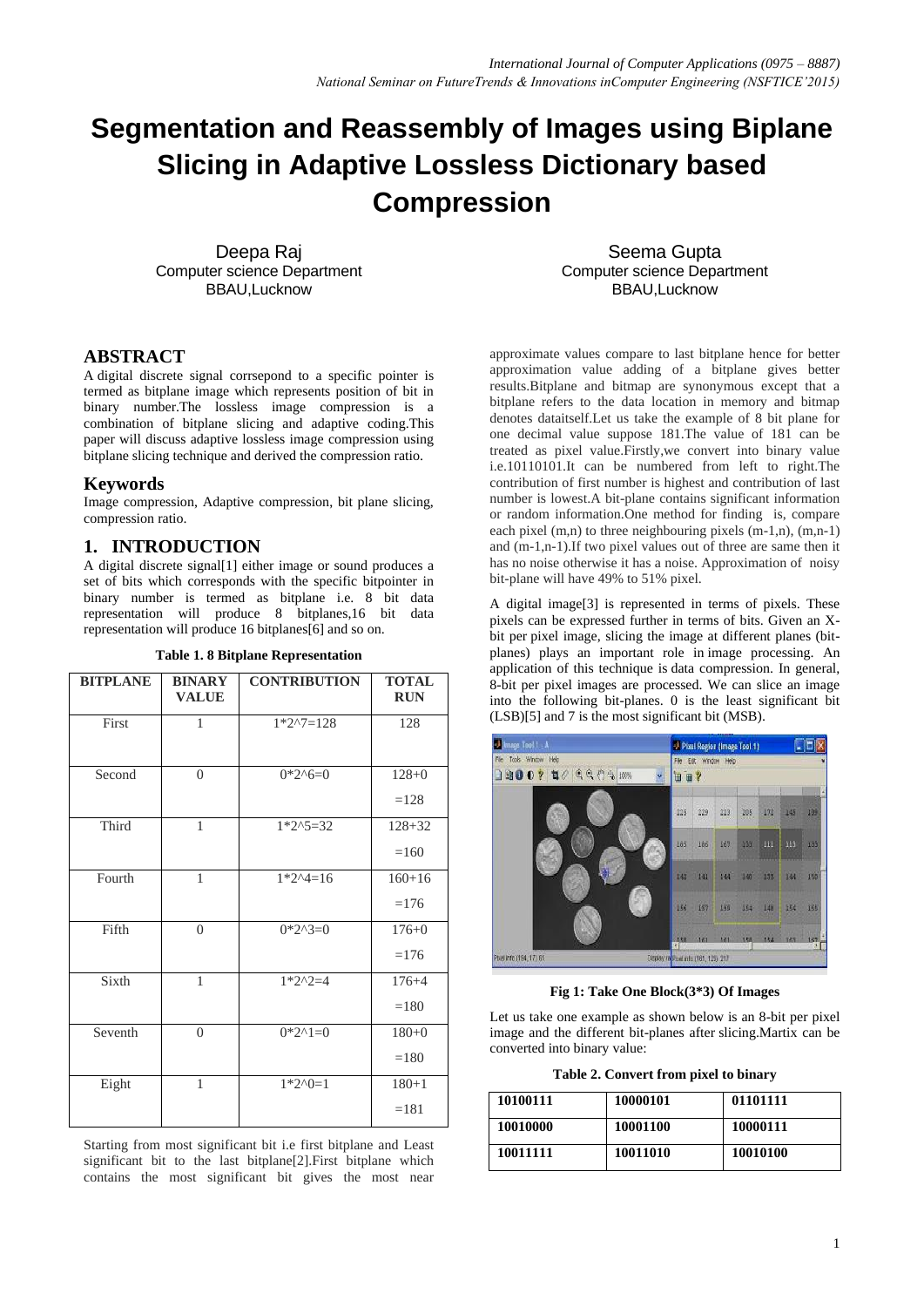This 8-bit image is composed of eight 1-bit planes. Plane 1 contains the lowest order bit of all the pixels in the image and shown in blue color,plane2 contains green color, plane3,plane4,plane5,plane6 and plane 7 contains different color . Plane 8 contains the highest order bit of all the pixels in the image and shown in red color.

#### **Table 3. bitplane 8 i.e MSB**

| 10100111 | 10000101 | 01101111 |
|----------|----------|----------|
| 10010000 | 10001100 | 10000111 |
| 10011111 | 10011010 | 10010100 |

# **2. IMAGE SEGMENTATION**

A= [167 133 111

144 140 135

159 154 148]

B=bit get (A, 1); %Lowest order bit of all pixels

'Bit get' is a MATLAB function used to fetch a bit from the specified position from all the pixels.

 $B = 1111$ 

0 0 1

1 0 0]

B=bit get (A, 8); %Highest order bit of all pixels

 $B = [1 1 0]$ 

1 1 1

1 1 1]



**Fig 2: Construction using bitplane1,2,3,4**



**Fig 3: Construction of 5,6,7,8 bitplane**

## **3. IMAGE RECONSTRUCTION USING N BITPLANES**

The nth plane in the pixels are multiplied by the constant 2^n-1 For instance, consider the matrix

A=[167 133 111

144 140 135

159 154 148] and the respective bit format

|  | Table 4. Convert from pixel to binary |  |  |  |
|--|---------------------------------------|--|--|--|
|  |                                       |  |  |  |

| 10100111 | 10000101 | 01101111 |
|----------|----------|----------|
| 10010000 | 10001100 | 10000111 |
| 10011111 | 10011010 | 10010100 |

#### **3.1 Image reconstruction using 7,8 bitplane**

For 10100111, multiply the 8 bit plane with 128 and 7 bit plane with 64.

 $(1x128)+(0x64)+(1x0)+(0x0)+(0x0)+(1x0)+(1x0)+(1x0)=128$ 

Repeat this process for all the values in the matrix and the final result will be

[128 128 64

128 128 128

128 128 128]

"bitset" is used to set a bit at a specified position. Use "bitget" to get the bit at the positions 7 and 8 from all the pixels in matrix A and use "bitset" to set these bit values at the positions 7 and 8 in the matrix B.

## **3.2 Image reconstruction using 5,6,7,8 bitplane**

For 10100111, multiply the 8 bit plane with 128 and 7 bit plane with 64.

 $(1x128)+(0x64)+(1x32)+(0x16)+(0x0)+(1x0)+(1x0)+(1x0)=1$ 60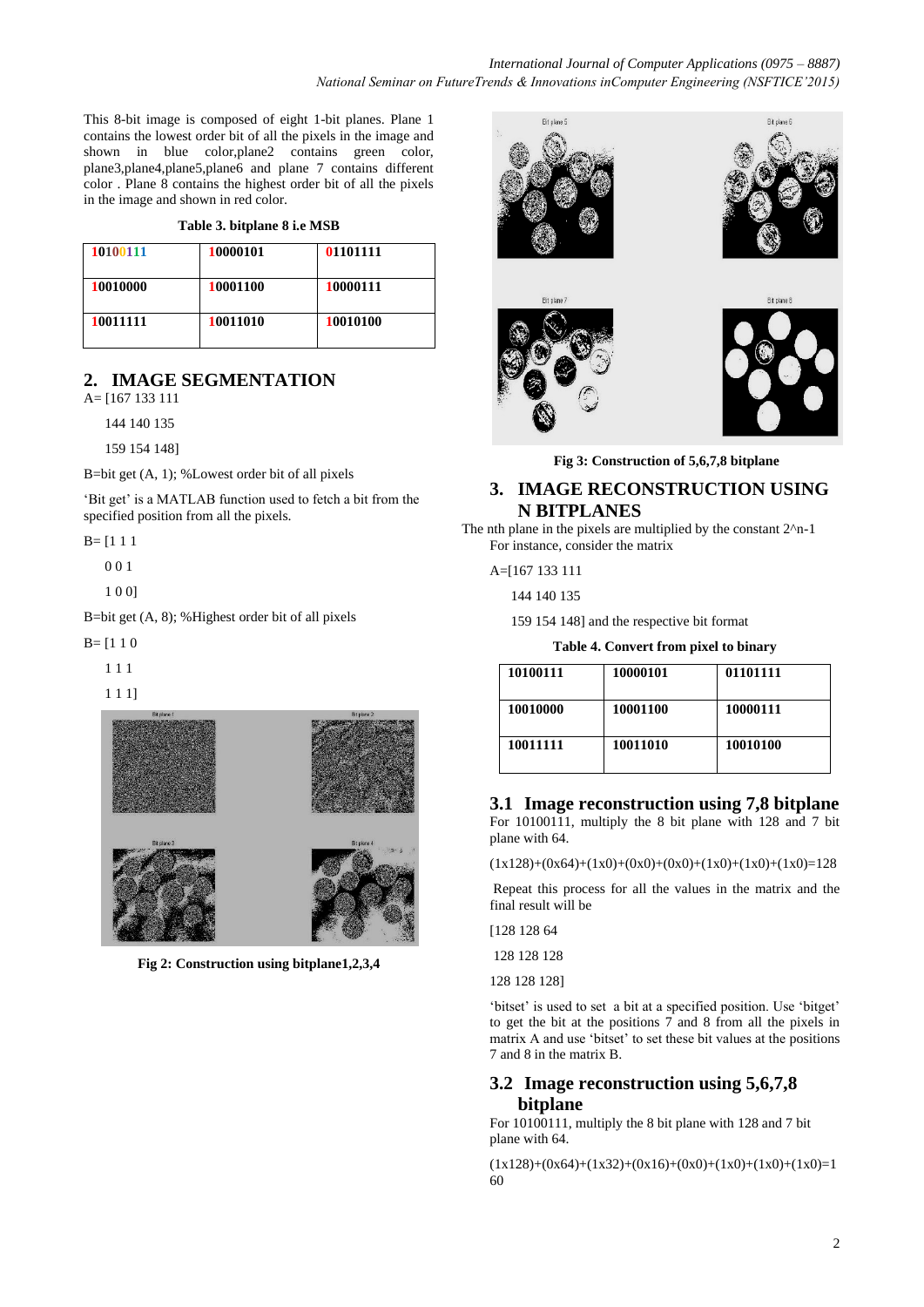Repeat this process for all the values in the matrix and the final result will be

[160 128 96

144 128 128

144 144 144]



**Fig 4: Reconstruction of 5,6,7,8 bitplane**

Image reconstructed using 8 and 7 bit planes

## **4. APPLICATIONS**

[PCM](http://en.wikipedia.org/wiki/Pulse-code_modulation) sound [encoding](http://en.wikipedia.org/wiki/Code) the first bit in sample denotes the sign of the function, or in the other words defines the half of the whole [amplitude](http://en.wikipedia.org/wiki/Amplitude) values range, and the last bit defines the precise value. Replacement of more significant bits result in more distortion than replacement of less significant bits. In lossy [media compression](http://en.wikipedia.org/wiki/Data_compression) that uses bit-planes it gives more freedom to encode less significant bit-planes and it is more critical to preserve the more significant ones.

As illustrated in the image above, the early bitplanes, particularly the first, may have constant runs of bits, and thus can be efficiently encoded by [run-length encoding](http://en.wikipedia.org/wiki/Run-length_encoding)[8]. This is done (in the transform domain) in the [Progressive Graphics](http://en.wikipedia.org/wiki/Progressive_Graphics_File)  [File](http://en.wikipedia.org/wiki/Progressive_Graphics_File) image format, for instance.

Some computers displayed graphics in bitplane format most notably the [Amiga](http://en.wikipedia.org/wiki/Amiga) and [Atari ST,](http://en.wikipedia.org/wiki/Atari_ST) contrasting with the more common packed format. Many image processing packages can split an image into bit-planes. Open source tools such as Pamarith from [Netpbm](http://en.wikipedia.org/wiki/Netpbm) and Convert from Image Magick can be used to generate bit 1 represents White and bit 0 represents Black symbol.

| Table 5. A=P0+P1+P2+P3 |
|------------------------|
|------------------------|

| 1101 | 0111 | 1000 | W | W | в |
|------|------|------|---|---|---|
| 1100 | 1011 | 1001 | B | W | W |
| PC.  |      |      |   |   |   |

| B | W | в | W | W | В |
|---|---|---|---|---|---|
| В | W | B | W | B | B |

| P <sub>1</sub> |    | P <sub>2</sub> |
|----------------|----|----------------|
| W              | B  | W              |
| W              | W  | W              |
|                | P3 |                |

Table illustrates how a 4,16 bit grayscale image[6] can be decomposed into 4 separate monochrome images by bitplane slicing.Image can be represented as 2\*3 grayscale image.The LSB in images are P0 i.e.zeroth bitplane and The MSB in images p3 i.e.third bitplane.

#### **5. EXPERIMENTAL RESULT**

Mean square error and peak signal to noise ratio are two parameter of image compression using bitplane slicing technique.The word error in mean square error means distortion.

Formulas of mean square error and peak signal to noise ratio are given by:

MSE 
$$
=1/mn \sum_{i=0}^{m-1} \sum_{j=0}^{n-1} [I(i,j) - K(i,j)]^2
$$
 Equ. 1

Where mn is the size of the image.

$$
PSNR = 10\log_{10}[255 * 255/MSE]
$$
 Equ- 2

**Table 6. Result of MSE &PSNR**

| <b>BITPLANE</b> | <b>IMAGES</b> | <b>MSE</b> | <b>PSNR</b>        |
|-----------------|---------------|------------|--------------------|
| Bitplane1       | First image   | 40.5       | 5.78               |
| Bitplane2       | Second image  | 37.4       | 11.7               |
| Bitplane3       | Third image   | 30.9       | 51.6               |
| Bitplane4       | Fourth image  | 33.7       | 27.5               |
| Bitplane5       | Fifth image   | 33.4       | 29.3               |
| Bitplane6       | Sixth image   | 26.8       | $133.\overline{5}$ |
| Bitplane7       | Seventh image | 27.48      | 116.01             |

Peak signal to noise ratio depends on the quality of images.Mean square error is inversely proportional to peak signal to noise ratio.